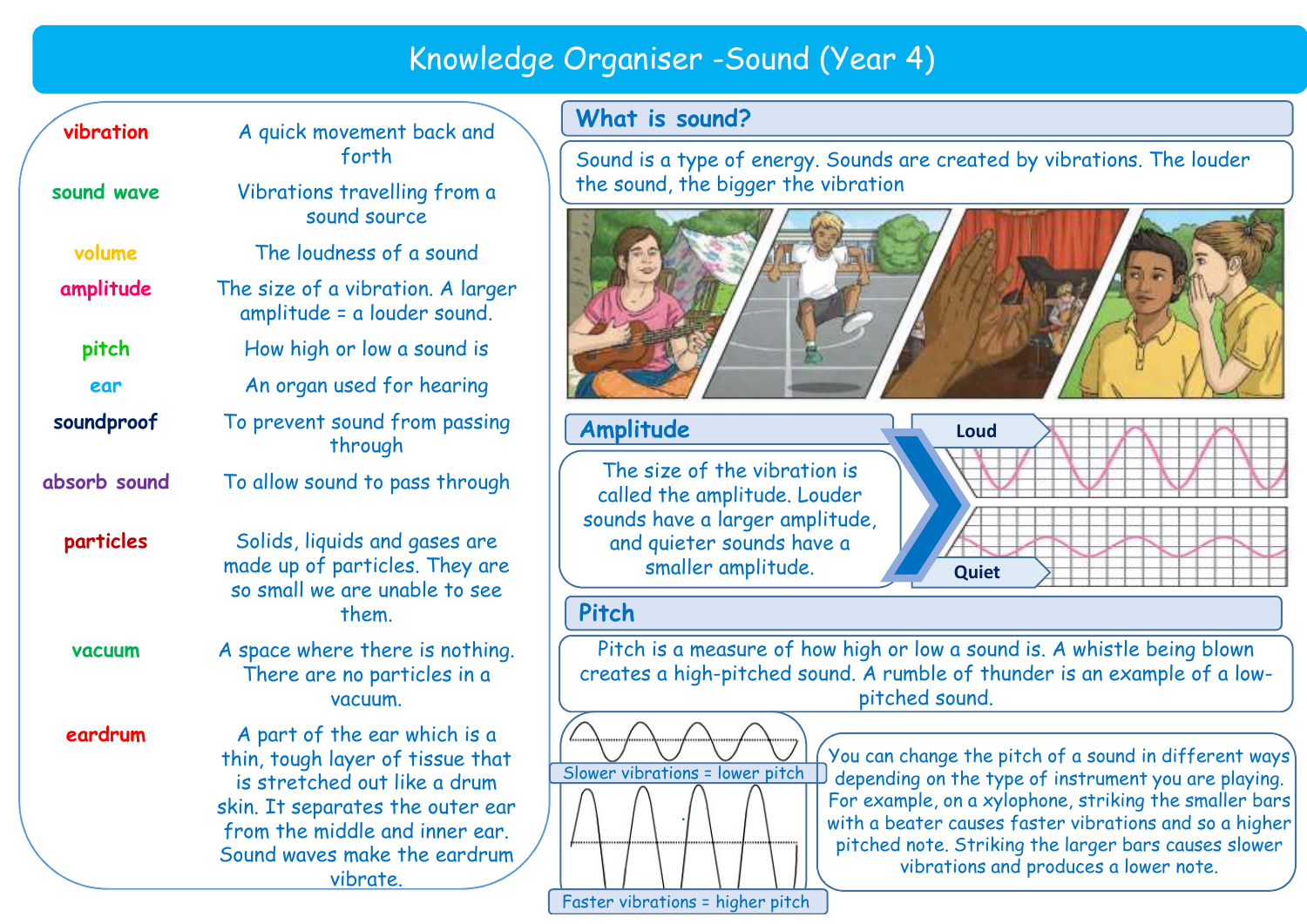# Knowledge Organiser - Sound (Year 4) Knowledge Organiser - Sound (Year 4)<br>How does sound travel?

# How does sound travel?

Sound can travel through solids, liquids and gases. Sound travels as a wave, vibrating the particles in the medium it is travelling in. Sound cannot travel through a vacuum.



Sound energy can travel from particle to particle far easier in a solid because the vibrating particles are closer together than in other states of matter solid



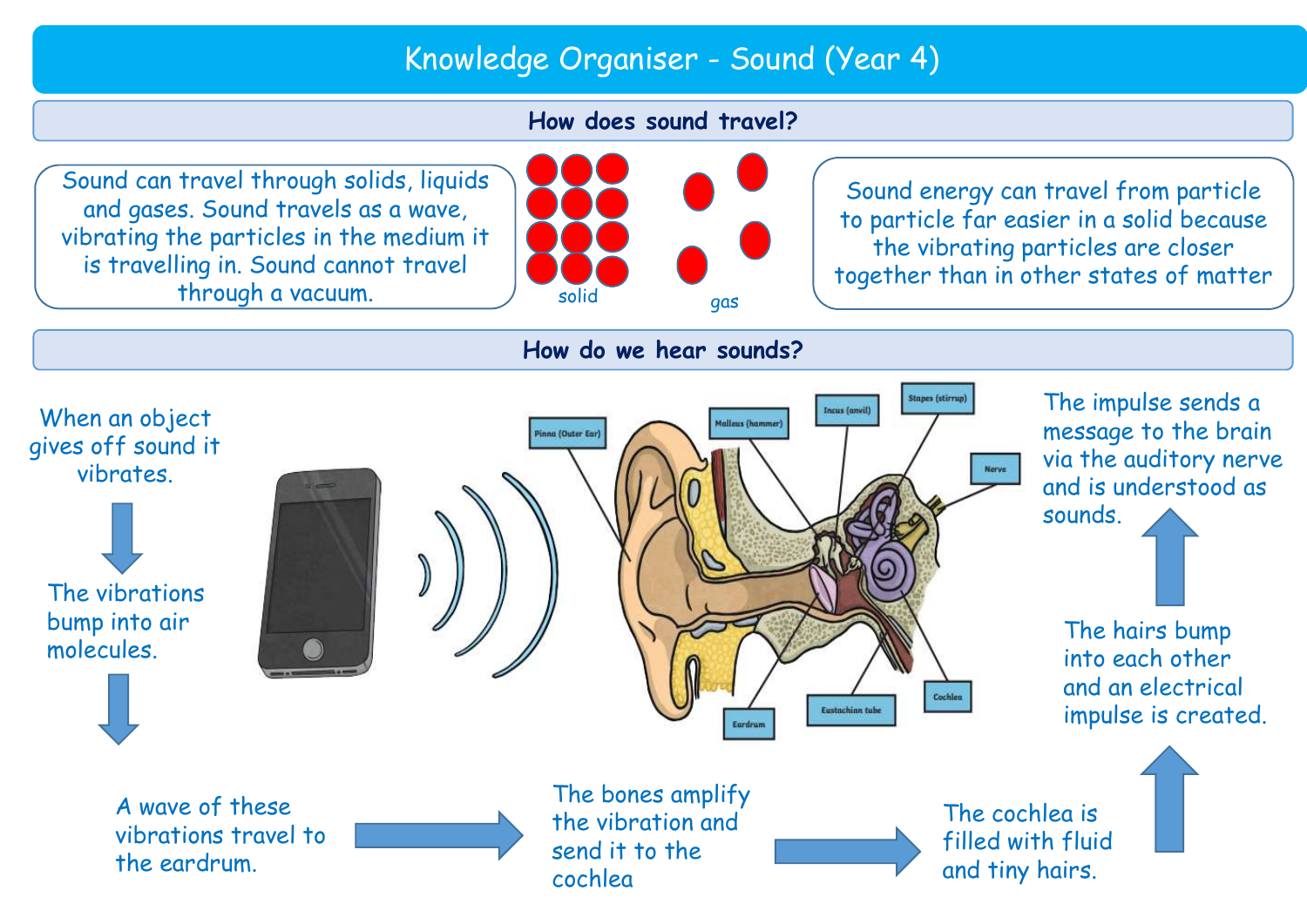# Knowledge Organiser – Europe (Year 4)

## **Key Vocabulary**

**country An area defined by its people, culture, language, geography and government.**

into countries.

| continent |  |  |  |  | A large area of land divided |
|-----------|--|--|--|--|------------------------------|
|-----------|--|--|--|--|------------------------------|

**city A large town.**

**region A region is an area of land that has common features.**

**population The number of people that live in a particular place.**





**physical geography Anything in an area that is naturally occurring.**

**climate The usual or average weather conditions over a long period of time.**

**dormant Something inactive, sleeping or quiet.**



**active Either erupting or is likely to erupt in the future.**

**Extremely hot, liquid rock.**

**tectonic plates**

**magma**

**The earth's crust is made up of large areas called tectonic plates that join together.**

**eruption To suddenly burst out causing lava to explode out of the earth's surface.**

# **All about Europe…**



- There are 51 countries in Europe and 742 million people living there which is 10% of the world's population.
- The continent is in the northern hemisphere with the Arctic Ocean to the north, the Atlantic Ocean to the west and the Mediterranean Sea to the south.
- Eastern Europe crosses from 70°N 40°N.
- The highest mountain is Mount Elbrus in Russia (5642m).
- The longest river is the Volga river in Russia (3693 km).
- There are many different landscapes, climates, physical and human characteristics all within this area.

# **Types of Geography**

## **Physical Geography:**

Oceans, lakes, mountains, rivers, weather and climate patterns.



## **Human Geography:**

Country/region boundaries, buildings, roads, language, religion, government.